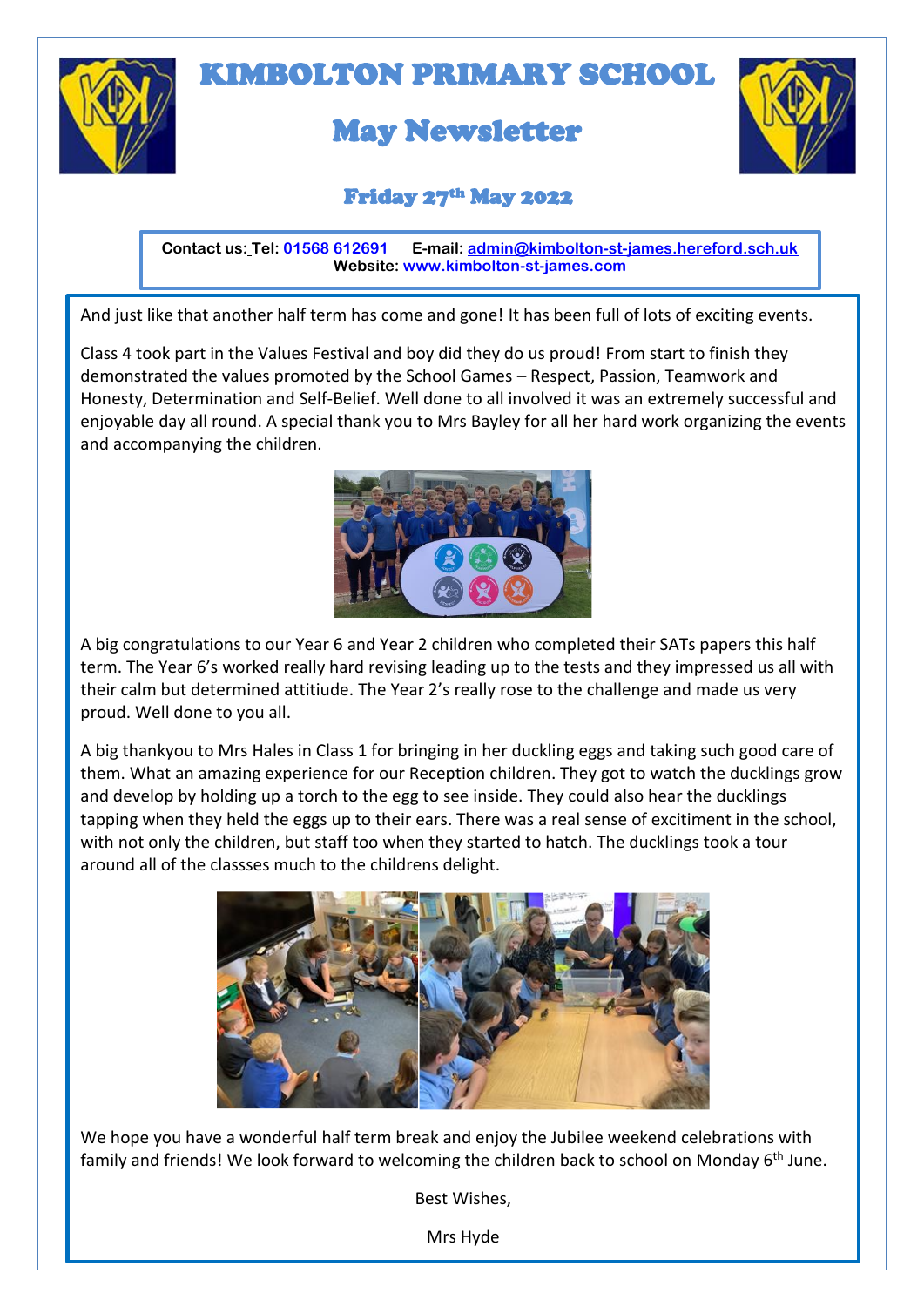

A huge thank you to Mrs Moldovan for providing and growing the seedlings for our Sunflower Competition. We can't wait to see how tall all your sunflowers grow! Mrs Moldovan also brightened up our outdoor area by planting beautiful flowers in the pots around the school.

### **HOT WEATHER**

Hopefully, next half term we will be getting lots of glorious sunshine.

Please can you remember to apply sun cream to your child before school. They will also need a water bottle and sun hat in school at all times.

Can we also ask that the children have a waterproof coat in school every day for when the rain catches us out!

Thank you!



#### SUMMER UNIFORM

A reminder of our summer uniform:

Girls: blue/ white shirt with a grey skirt or blue and white summer dress.

Boys: blue/ white shirt with grey trousers or shorts.

Footwear: smart black school shoes.

l.

PE: royal blue PE t-shirt with school logo with navy shorts, skorts or jogging bottoms. Navy PE hoodie with school logo or navy hoodie/jumper/zip up.

#### **After-School Clubs**

We still have spaces left in our KS1 Art Club, KS1 Construction and Boardgames Club and KS2 Rounders and Cricket Club for after half term.

Please speak to Zoe in the school offcie if you would like to book your child a place.